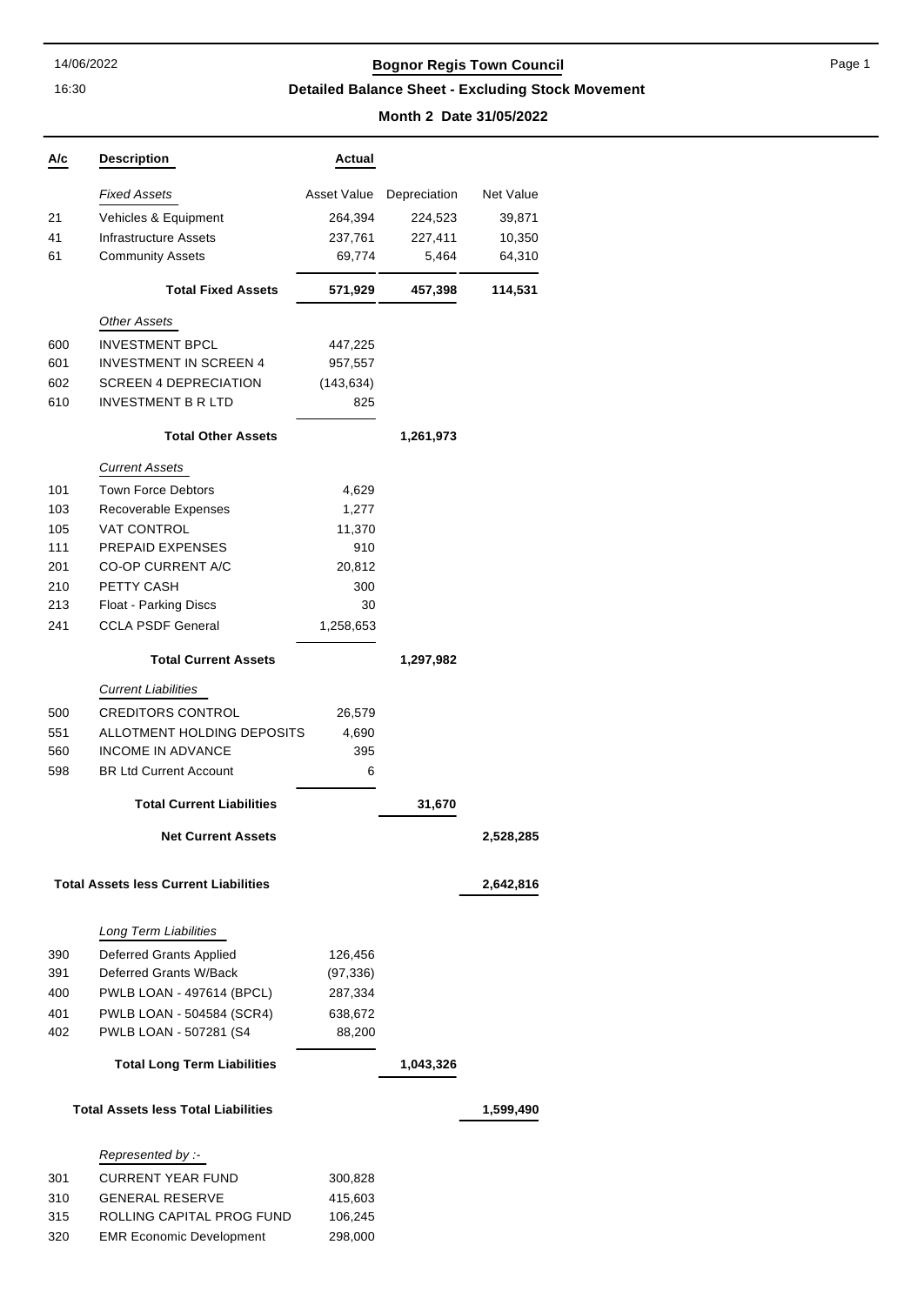16:30

## 14/06/2022 **Bognor Regis Town Council**

**Detailed Balance Sheet - Excluding Stock Movement**

**Month 2 Date 31/05/2022**

| A/c | <b>Description</b>                | Actual  |
|-----|-----------------------------------|---------|
| 321 | <b>EMR CIVIC FUND</b>             | 5,407   |
| 322 | <b>EMR ELECTION FUND</b>          | 3,146   |
| 325 | <b>EMR ALLOTMENTS</b>             | 2,431   |
| 326 | <b>EMR PROMOTION/PUBLICITY</b>    | 7,245   |
| 328 | <b>EMR EVENTS UNDERSPEND</b>      | 2,386   |
| 330 | <b>EMR P&amp;R PROJECTS</b>       | 8,581   |
| 331 | <b>EMR E&amp;L PROJECTS</b>       | 19,664  |
| 333 | <b>EMR Grant Aid</b>              | 11,610  |
| 334 | <b>EMR TOURISM &amp; EVENTS</b>   | 1,328   |
| 335 | <b>EMR PARKING SCHEME</b>         | 12,161  |
| 337 | <b>EMR SEIB / FLORAL DISPLAYS</b> | 5,567   |
| 339 | <b>EMR EVENTS SPONSORSHIP</b>     | 3,902   |
| 340 | <b>EMR BRTC FUNDING OF SRB</b>    | 965     |
| 341 | <b>EMR WSCC SRB CONTRIBUTION</b>  | 500     |
| 342 | <b>EMR STREET SCENE</b>           | 33,034  |
| 343 | <b>EMR DECKING AREAS</b>          | 4,379   |
| 345 | <b>EMR Ward Alloc'n Orchard</b>   | 1,000   |
| 346 | <b>EMR Ward Alloc'n Marine</b>    | 299     |
| 347 | <b>EMR Ward Alloc'n Hotham</b>    | 424     |
| 348 | <b>EMR Ward Alloc'n Pevensey</b>  | 253     |
| 349 | <b>EMR Website</b>                | 1,477   |
| 350 | <b>EMR Training (Cllrs)</b>       | 2,787   |
| 351 | <b>EMR Equipment - TF</b>         | 184     |
| 354 | <b>EMR Personal Safety Prov'n</b> | 698     |
| 358 | <b>EMR Our Place</b>              | 1,729   |
| 361 | <b>EMR Training (Staff)</b>       | 6,966   |
| 362 | <b>EMR Town Crier</b>             | 6,789   |
| 364 | EMR CiL 2020-21                   | 725     |
| 380 | <b>Capital Finance Reserve</b>    | 333,178 |

**Total Equity 1,599,490**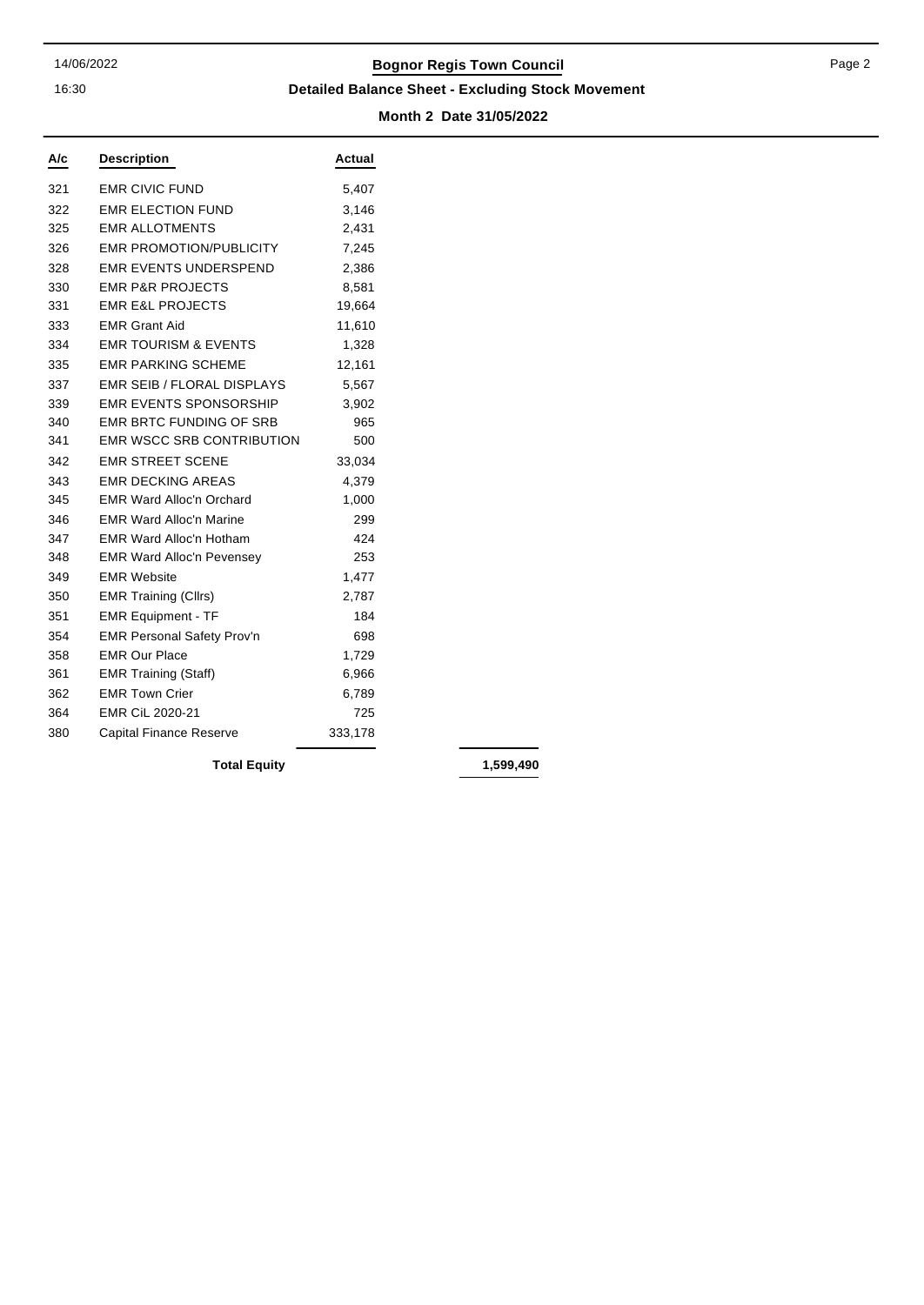Time: 16:27

#### Bognor Regis Town Council

#### User: DRK Bank Reconciliation Statement as at 31/05/2022 for Cashbook 1 - CO-OP CURRENT A/C

| Bank Statement Account Name (s)    | <b>Statement Date</b>           | Page No                     | <b>Balances</b> |
|------------------------------------|---------------------------------|-----------------------------|-----------------|
| Co-Op Current Account              | 31/05/2022                      | 254                         | 73,888.01       |
|                                    |                                 |                             | 73,888.01       |
| Unpresented Cheques (Minus)        |                                 | Amount                      |                 |
| 03/02/2022 6139                    | <b>Acorn Fencing</b>            | 70.18                       |                 |
| 04/04/2022 107567                  | Home-Start Arun, Worthing&Adur  | 1,000.00                    |                 |
| 06/05/2022 6205                    | Fenton I.T Ltd                  | 156.00                      |                 |
| 25/05/2022 107598                  | K Fitzpatrick                   | 40.00                       |                 |
| 26/05/2022 107599                  | Malcolm Wells                   | 40.00                       |                 |
| 26/05/2022 6219                    | Cartridge Save Limited          | 60.44                       |                 |
| 26/05/2022 6220                    | B & J Haughey Ltd               | 1,555.20                    |                 |
| 26/05/2022 6221                    | Fisher German LLP Client A/c    | 1.00                        |                 |
| 26/05/2022 6222                    | Clares Office Supplies Ltd      | 173.08                      |                 |
| 26/05/2022 6223                    | Goodheart Sign & Designs        | 175.00                      |                 |
| 26/05/2022 6224                    | Kiwa Limited                    | 1,548.00                    |                 |
| 26/05/2022 6225                    | Medical & Support Services Ltd  | 108.00                      |                 |
| 26/05/2022 6226                    | J Davis                         | 179.39                      |                 |
| 26/05/2022 6227                    | Phase One Fireworks Ltd         | 3,300.00                    |                 |
| 26/05/2022 6228                    | Ricara Limited                  | 106.96                      |                 |
| 26/05/2022 6229                    | Showmen Events Ltd              | 250.00                      |                 |
| 26/05/2022 6230                    | M Simmons                       | 500.00                      |                 |
| 26/05/2022 6231                    | Site Supply Solutions Ltd       | 134.51                      |                 |
| 26/05/2022 6232                    | <b>SLCC Enterprises Ltd</b>     | 141.80                      |                 |
| 26/05/2022 6233                    | A Socci                         | 225.00                      |                 |
| 26/05/2022 6234                    | SRP Design and Print Limited    | 650.00                      |                 |
| 26/05/2022 6235                    | Unique Workwear, P & E Ltd      | 149.70                      |                 |
| 26/05/2022 6236                    | West Sussex County Council      | 40,156.46                   |                 |
| 30/05/2022 107600                  | <b>B R Carnival Association</b> | 1,270.00                    |                 |
| 31/05/2022 107601                  | D Gradley                       | 10.00                       |                 |
| 31/05/2022 107602                  | Mrs L M Cook (Hedgehogs R Us)   | 157.50                      |                 |
| 31/05/2022 107603                  | Fenton IT Ltd                   | 2,232.47                    |                 |
|                                    |                                 |                             | 54,390.69       |
|                                    |                                 |                             | 19,497.32       |
| Receipts not Banked/Cleared (Plus) |                                 |                             |                 |
| 26/05/2022 Chques                  |                                 | 125.00                      |                 |
| 26/05/2022<br>Cheques              |                                 | 1,189.29                    |                 |
|                                    |                                 |                             | 1,314.29        |
|                                    |                                 |                             | 20,811.61       |
|                                    |                                 | Balance per Cash Book is :- | 20,811.61       |
|                                    |                                 | Difference is :-            | 0.00            |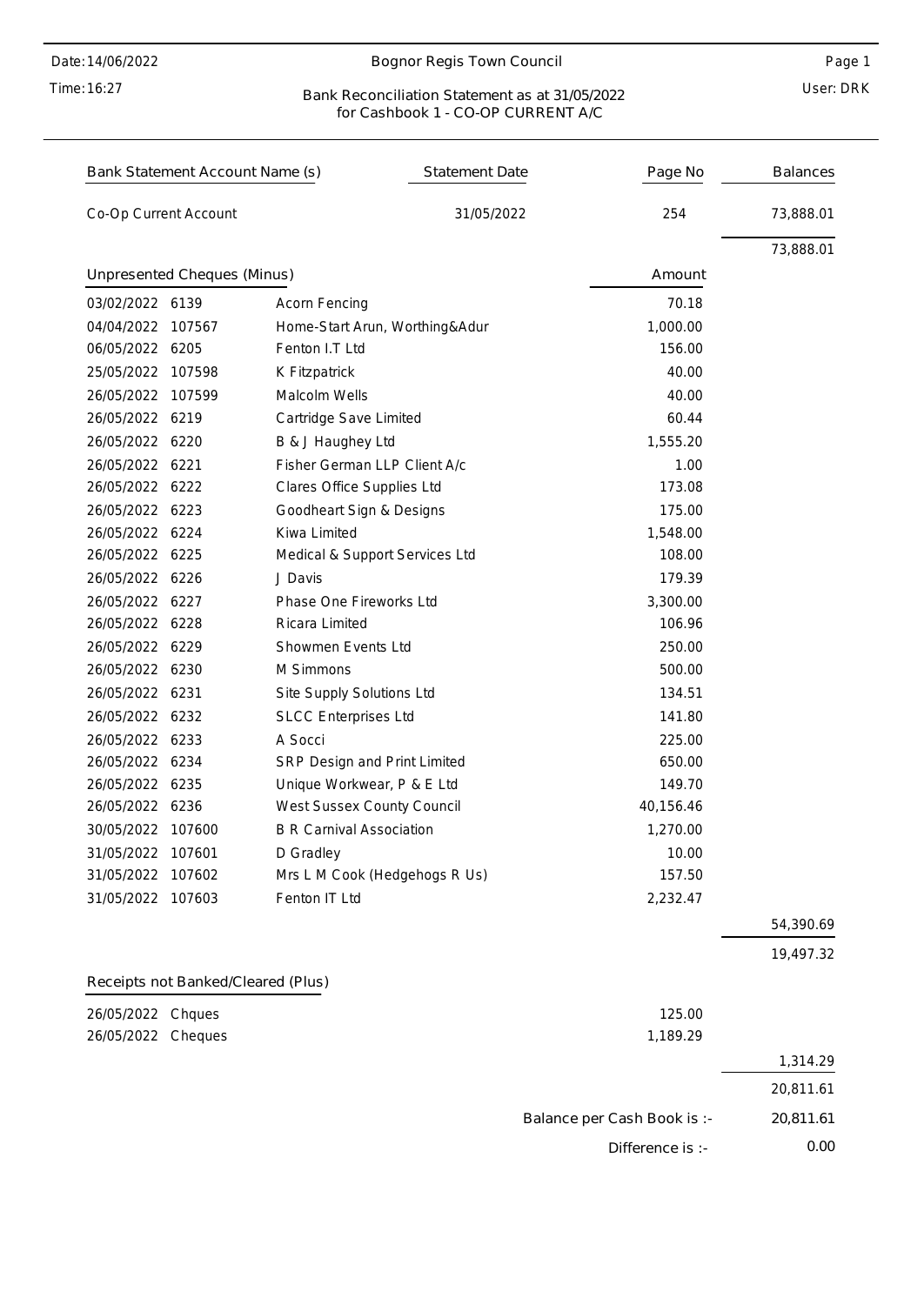Time: 16:27

# Bognor Regis Town Council Cashbook 1

Page: 1137 User: DRK

CO-OP CURRENT A/C

For Month No: 2

| Receipts for Month 2                                     |           |                 |           |       |      |        | Nominal Ledger Analysis |                               |
|----------------------------------------------------------|-----------|-----------------|-----------|-------|------|--------|-------------------------|-------------------------------|
| Receipt Ref Name of Payer                                |           | £ Amnt Received | £ Debtors | e vat | A/c  | Centre |                         | £ Amount Transaction Detail   |
| Balance Brought Fwd:                                     |           | 38,218.06       |           |       |      |        | 38,218.06               |                               |
| Southernbr Banked: 03/05/2022                            | 60.00     |                 |           |       |      |        |                         |                               |
| Sales Recpts Page 1944                                   |           | 60.00           | 60.00     |       | 101  |        |                         | Sales Recpts Page 1944        |
| Hastoe Banked: 03/05/2022                                | 343.20    |                 |           |       |      |        |                         |                               |
| Sales Recpts Page 1945                                   |           | 343.20          | 343.20    |       | 101  |        |                         | Sales Recpts Page 1945        |
| BR Hospita Banked: 03/05/2022                            | 642.60    |                 |           |       |      |        |                         |                               |
| Sales Recpts Page 1946                                   |           | 642.60          | 642.60    |       | 101  |        |                         | Sales Recpts Page 1946        |
| Mamma Mia Banked: 04/05/2022                             | 139.19    |                 |           |       |      |        |                         |                               |
| Sales Recpts Page 1947                                   |           | 139.19          | 139.19    |       | 101  |        |                         | Sales Recpts Page 1947        |
| Bacs Banked: 04/05/2022                                  | 539.54    |                 |           |       |      |        |                         |                               |
| Bacs CCLA PSDF Interest                                  |           | 539.54          |           |       | 1096 | 101    |                         | 539.54 CCLA PSDF Interest     |
|                                                          | 80.00     |                 |           |       |      |        |                         |                               |
| Cheques Banked: 05/05/2022<br>Cheques Drive Through Time |           | 80.00           |           |       | 1056 | 301    |                         | 10.00 DTT - JJ Larkham BDH46  |
|                                                          |           |                 |           |       | 1056 | 301    |                         | 10.00 DTT -J Osborne J300JGO  |
|                                                          |           |                 |           |       | 1056 | 301    |                         | 10.00 DTT -J Appleby BRB280G  |
|                                                          |           |                 |           |       | 1056 | 301    |                         | 10.00 DTT - R Duggua WVJ161K  |
|                                                          |           |                 |           |       | 1056 | 301    |                         | 10.00 DTT -C Leeson J655CEV   |
|                                                          |           |                 |           |       | 1056 | 301    |                         | 10.00 DTT -S Bolland LKP762F  |
|                                                          |           |                 |           |       | 1056 | 301    |                         | 10.00 DTT - M Hullett EBP244  |
|                                                          |           |                 |           |       | 1056 | 301    |                         | 10.00 DTT -M Hullett KP1892   |
| Cheques Banked: 05/05/2022                               | 66.00     |                 |           |       |      |        |                         |                               |
| Sales Recpts Page 1941                                   |           | 66.00           | 66.00     |       | 101  |        |                         | Sales Recpts Page 1941        |
| CHAPS Banked: 09/05/2022                                 | 35,000.00 |                 |           |       |      |        |                         |                               |
| CHAPS CCLA PSDF                                          |           | 35,000.00       |           |       | 241  |        |                         | 35,000.00 CCLA PSDF           |
| Bacs Banked: 09/05/2022                                  | 20.00     |                 |           |       |      |        |                         |                               |
| Bacs D Gibbs                                             |           | 20.00           |           |       | 1056 | 301    |                         | 20.00 DTT - D Gibbs AVF960B   |
| Bacs Banked: 10/05/2022                                  | 10.00     |                 |           |       |      |        |                         |                               |
| Bacs G Saunders                                          |           | 10.00           |           |       | 1056 | 301    |                         | 10.00 DTT - G Saunders 927VTB |
| Bacs Banked: 10/05/2022                                  | 10.00     |                 |           |       |      |        |                         |                               |
| Bacs T Gunn                                              |           | 10.00           |           |       | 1056 | 301    |                         | 10.00 DTT - T Gunn CR02SER    |
| Bacs Banked: 12/05/2022                                  | 10.00     |                 |           |       |      |        |                         |                               |
| Bacs S Carson                                            |           | 10.00           |           |       | 1056 | 301    |                         | 10.00 DTT - S Carson NFA144   |
| Mamma Mia Banked: 12/05/2022                             | 162.00    |                 |           |       |      |        |                         |                               |
| Sales Recpts Page 1948                                   |           | 162.00          | 162.00    |       | 101  |        |                         | Sales Recpts Page 1948        |
| Tivoli Banked: 13/05/2022                                | 142.20    |                 |           |       |      |        |                         |                               |
| Sales Recpts Page 1949                                   |           | 142.20          | 142.20    |       | 101  |        |                         | Sales Recpts Page 1949        |
| CHAPS Banked: 17/05/2022                                 | 16,000.00 |                 |           |       |      |        |                         |                               |
| CHAPS CCLA PSDF                                          |           | 16,000.00       |           |       | 241  |        |                         | 16,000.00 CCLA PSDF           |
| Banked: 17/05/2022                                       | 334.00    |                 |           |       |      |        |                         |                               |
|                                                          |           |                 |           |       |      |        |                         |                               |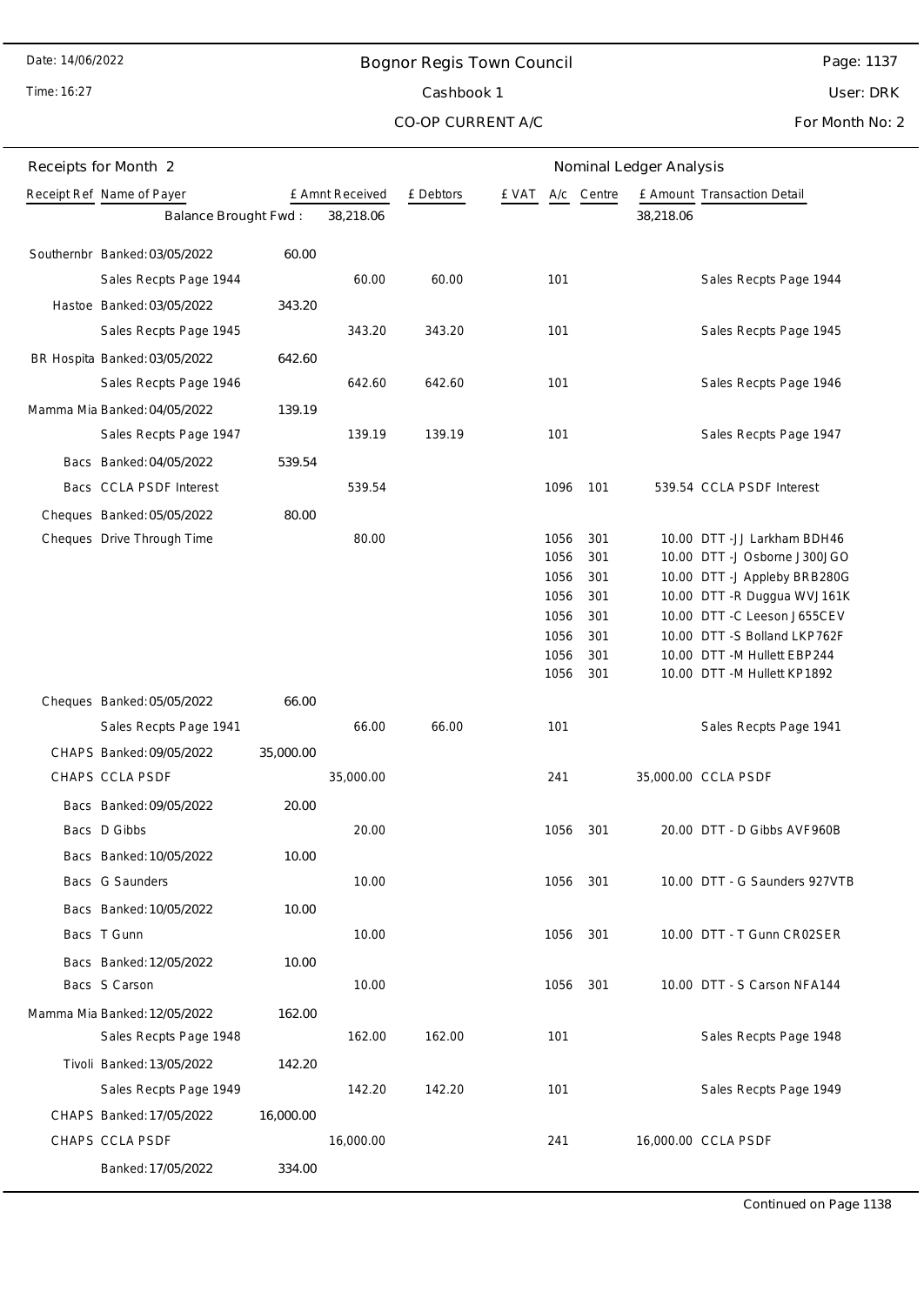Time: 16:27

# Bognor Regis Town Council Cashbook 1

CO-OP CURRENT A/C

Page: 1138

User: DRK

For Month No: 2

| Receipts for Month 2 |                                                       |           |                 | Nominal Ledger Analysis |              |            |                |                                                               |  |
|----------------------|-------------------------------------------------------|-----------|-----------------|-------------------------|--------------|------------|----------------|---------------------------------------------------------------|--|
|                      | Receipt Ref Name of Payer                             |           | £ Amnt Received | £ Debtors               | £ VAT        | A/c Centre |                | £ Amount Transaction Detail                                   |  |
|                      |                                                       |           |                 |                         |              |            |                |                                                               |  |
|                      | DTT DTT D Gradley<br>MTE1207/8 Southernbrook Lettings |           | 10.00<br>324.00 | 324.00                  | 1056<br>101  | 301        |                | 10.00 DTT D Gradley<br>Sales Recpts Page 1951                 |  |
|                      | Banked: 18/05/2022                                    | 45.00     |                 |                         |              |            |                |                                                               |  |
|                      | Plot 58 D Tarcsi Plot 58                              |           | 45.00           |                         | 551<br>1010  | 402        |                | 5.00 D Tarcsi Plot 58<br>40.00 D Tarcsi Plot 58               |  |
|                      | Banked: 20/05/2022                                    | 155.20    |                 |                         |              |            |                |                                                               |  |
|                      | DTT DTT M Millis JVV 815V<br>TF1905 A Cunard          |           | 10.00<br>145.20 | 145.20                  | 1056<br>101  | 301        |                | 10.00 DTT M Millis JVV 815V<br>Sales Recpts Page 1952         |  |
|                      | MTE1247 Banked: 23/05/2022                            | 142.20    |                 |                         |              |            |                |                                                               |  |
|                      | MTE1247 P Baldwin & Co                                |           | 142.20          | 142.20                  | 101          |            |                | Sales Recpts Page 1953                                        |  |
|                      | Banked: 24/05/2022                                    | 10.00     |                 |                         |              |            |                |                                                               |  |
|                      | DTT M Phillips JDA 104K                               |           | 10.00           |                         | 1056         | 301        |                | 10.00 DTT M Phillips JDA 104K                                 |  |
|                      | Plot101 Banked: 25/05/2022                            | 45.00     |                 |                         |              |            |                |                                                               |  |
|                      | Plot101 J Wiltshire Plot 101                          |           | 45.00           |                         | 551          |            |                | 5.00 J Wiltshire Plot 101                                     |  |
|                      |                                                       |           |                 |                         | 1010         | 402        |                | 40.00 J Wiltshire Plot 101                                    |  |
|                      | Banked: 25/05/2022                                    | 164.65    |                 |                         |              |            |                |                                                               |  |
|                      | DTT S Smith MCY 467M                                  |           | 10.00           |                         | 1056         | 301        |                | 10.00 DTT S Smith MCY 467M                                    |  |
| MTE1234 N L Auto     |                                                       |           | 154.65          | 154.65                  | 101          |            |                | Sales Recpts Page 1954                                        |  |
|                      | Banked: 25/05/2022                                    | 1,184.80  |                 |                         |              |            |                |                                                               |  |
|                      | DTT L Brookey Y 5 PTC                                 |           | 10.00           |                         | 1056         | 301        |                | 10.00 DTT L Brookey Y 5 PTC                                   |  |
| TF1904/3 B R Bid     |                                                       |           | 1,174.80        | 1,174.80                | 101          |            |                | Sales Recpts Page 1955                                        |  |
|                      | Chques Banked: 26/05/2022                             | 125.00    |                 |                         |              |            |                |                                                               |  |
|                      | Chques Drive Through Time                             |           | 125.00          |                         | 1056         | 301        |                | 10.00 DTT - M Walter X139TKJ                                  |  |
|                      |                                                       |           |                 |                         | 1056<br>1056 | 301<br>301 |                | 10.00 DTT - M Cooper BSA<br>10.00 DTT -P Busson 778UYJ        |  |
|                      |                                                       |           |                 |                         | 1056         | 301        |                | 10.00 DTT -W Green D4NAG                                      |  |
|                      |                                                       |           |                 |                         | 1056         | 301        |                | 10.00 DTT -G Moorshead JLH199K                                |  |
|                      |                                                       |           |                 |                         | 1056         | 301        |                | 10.00 DTT - R Punchard NSL606                                 |  |
|                      |                                                       |           |                 |                         | 1056         | 301        |                | 5.00 DTT Charity Fair-Scouting BR                             |  |
|                      |                                                       |           |                 |                         | 1056<br>1056 | 301<br>301 |                | 10.00 DTT - A Reinhard ABW236G<br>10.00 DTT -I Tasker A124PTW |  |
|                      |                                                       |           |                 |                         | 1056         | 301        |                | 10.00 DTT - C Mewett PFS316P                                  |  |
|                      |                                                       |           |                 |                         | 1056         | 301        |                | 10.00 DTT -G Shadbolt WMD987                                  |  |
|                      |                                                       |           |                 |                         | 1056         | 301        |                | 10.00 DTT -M Chapman P27MRC                                   |  |
|                      |                                                       |           |                 |                         | 1056         | 301        |                | 10.00 DTT -G Townsend LOR888Y                                 |  |
|                      | Cheques Banked: 26/05/2022                            | 1,189.29  |                 |                         |              |            |                |                                                               |  |
|                      | Sales Recpts Page 1950                                |           | 1,189.29        | 1,189.29                | 101          |            |                | Sales Recpts Page 1950                                        |  |
|                      | Banked: 30/05/2022                                    | 50,000.00 |                 |                         |              |            |                |                                                               |  |
|                      | <b>PSDF</b>                                           |           | 50,000.00       |                         | 241          |            | 50,000.00 PSDF |                                                               |  |
|                      | Banked: 30/05/2022                                    | 135.40    |                 |                         |              |            |                |                                                               |  |
|                      | DTT P Watts CRP 474T                                  |           | 10.00           |                         | 1056         | 301        |                | 10.00 DTT P Watts CRP 474T                                    |  |

Continued on Page 1139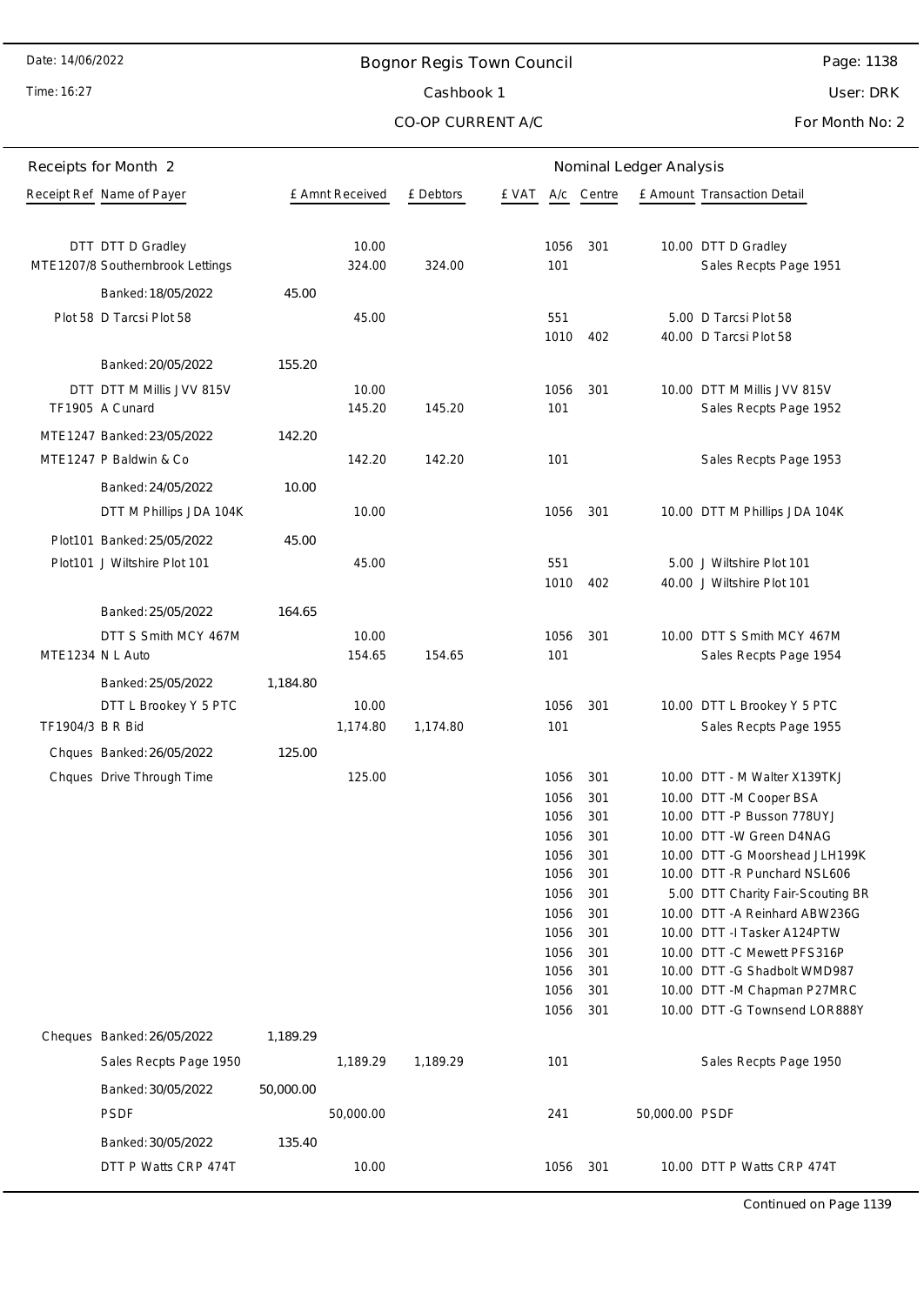| Date: 14/06/2022                | Bognor Regis Town Council | Page: 1139        |                     |                             |  |  |  |  |
|---------------------------------|---------------------------|-------------------|---------------------|-----------------------------|--|--|--|--|
| Time: 16:27                     |                           | User: DRK         |                     |                             |  |  |  |  |
|                                 |                           | CO-OP CURRENT A/C | For Month No: 2     |                             |  |  |  |  |
| Receipts for Month 2            | Nominal Ledger Analysis   |                   |                     |                             |  |  |  |  |
| Receipt Ref Name of Payer       | £ Amnt Received           | £ Debtors         | A/c Centre<br>£ VAT | £ Amount Transaction Detail |  |  |  |  |
| TF1901 Friends of B R Hospital  | 125.40                    | 125.40            | 101                 | Sales Recpts Page 1956      |  |  |  |  |
| <b>Total Receipts for Month</b> | 106,755.27                | 4,810.73          | 0.00                | 101,944.54                  |  |  |  |  |
|                                 |                           |                   |                     |                             |  |  |  |  |
| Cashbook Totals                 | 144,973.33                | 4,810.73          | 0.00                | 140,162.60                  |  |  |  |  |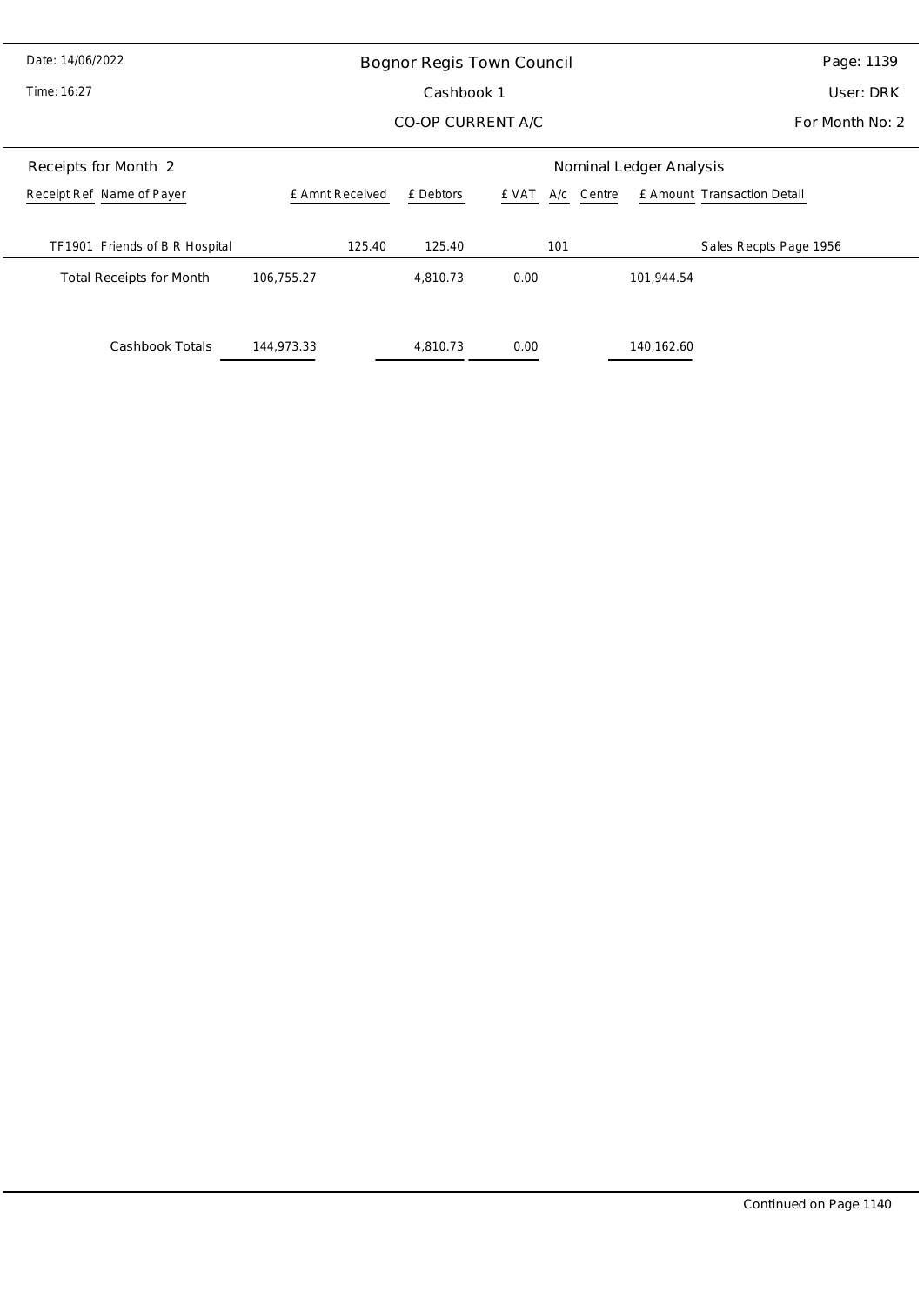#### Time: 16:27

# Bognor Regis Town Council Cashbook 1

Page: 1140

User: DRK

#### CO-OP CURRENT A/C

For Month No: 2

|                     | Payments for Month 2                         | Nominal Ledger Analysis     |           |             |       |               |            |  |                                         |
|---------------------|----------------------------------------------|-----------------------------|-----------|-------------|-------|---------------|------------|--|-----------------------------------------|
| Date                | Payee Name                                   | Reference £ Total Amnt      |           | £ Creditors | e vat |               | A/c Centre |  | E Amount Transaction Detail             |
|                     |                                              |                             |           |             |       |               |            |  |                                         |
| 23/07/2021 N.A.L.C. |                                              | 5981 Canc                   | $-77.27$  | $-77.27$    |       | 500           |            |  | Purchase Ledger Payment                 |
|                     | 03/05/2022 British Telecommunications PLC    | D <sub>D</sub> 1            | 150.41    | 150.41      |       | 500           |            |  | 16550/BT Broadband<br>services          |
|                     | 04/05/2022 Rotary Club of Bognor Regis       | 107593                      | 1,250.00  |             |       | 4749          | 301        |  | 1,250.00 Rotary Club of Bognor<br>Regis |
|                     | 04/05/2022 British Gas Business              | D <sub>D</sub> <sub>2</sub> | 46.27     | 46.27       |       | 500           |            |  | 16450/Ac601000379 9Mar-<br>9Apr         |
|                     | 04/05/2022 Everflow Ltd                      | D <sub>D</sub> 3            | 12.27     | 12.27       |       | 500           |            |  | 16478/Ac EFW211656<br>15May-14Jun       |
|                     | 05/05/2022 Adobe AcroPro                     | CARD                        | 12.64     |             |       | 4054          | 101        |  | 12.64 Adobe AcroPro                     |
|                     | 05/05/2022 Adobe AcroPro                     | CARD                        | 12.64     |             |       | 4054          | 101        |  | 12.64 Adobe AcroPro                     |
|                     | 05/05/2022 Co-Op Bank Service Charge         | DR                          | 7.00      |             |       | 4051          | 101        |  | 7.00 Co-Op Bank Service Charge          |
|                     | 05/05/2022 Co-Op Bank Commission<br>Charges  | DR                          | 21.00     |             |       | 4051          | 101        |  | 21.00 Co-Op Bank Commission<br>Charges  |
|                     | 05/05/2022 Co-Op Bank Delta Card Fee         | DR                          | 3.15      |             |       | 4051          | 101        |  | 3.15 Co-Op Bank Delta Card Fee          |
|                     | 06/05/2022 Southdowns Folk Festival          | 107594                      | 5,550.00  |             |       | 4763          | 107        |  | 5,550.00 Southdowns Folk Festival       |
|                     | 06/05/2022 Cartridge Save Limited            | 6202                        | 58.03     | 58.03       |       | 500           |            |  | 16474/Dell black toner<br>cartrid       |
|                     | 06/05/2022 The Cumbria Clock Co Ltd          | 6203                        | 186.00    | 186.00      |       | 500           |            |  | 16476/Olbys clock annual<br>mtnce       |
|                     | 06/05/2022 J. P. McDougall & Co Ltd          | 6204                        | 61.32     | 61.32       |       | 500           |            |  | 16477/Wood stain -MoS PC                |
|                     | 06/05/2022 Fenton I.T Ltd                    | 6205                        | 156.00    | 156.00      |       | 500           |            |  | 16494/AOC Monitor -RV                   |
|                     | 06/05/2022 Clares Office Supplies Ltd        | 6206                        | 191.68    | 191.68      |       | 500           |            |  | 16475/Stationery                        |
|                     | 06/05/2022 Jewson Limited                    | 6207                        | 155.47    | 155.47      |       | 500           |            |  | 16482/Cutting disc                      |
|                     | 06/05/2022 Wider Plan Ltd                    | 6208                        | 16.00     | 16.00       |       | 500           |            |  | 16498/Childcare vouchers<br>May22       |
|                     | 06/05/2022 Southern Monitoring Services L    | 6209                        | 48.30     | 48.30       |       | 500           |            |  | 16488/StanleyGuard<br>Apr2022           |
| 06/05/2022 N.A.L.C. |                                              | 6210                        | 77.27     | 77.27       |       | 500           |            |  | Purchase Ledger Payment                 |
|                     | 06/05/2022 Occupational Health Profession    | 6211                        | 400.00    | 400.00      |       | 500           |            |  | 16495/Health surveillance               |
|                     | 06/05/2022 One Agency Media Ltd              | 6212                        | 450.00    | 450.00      |       | 500           |            |  | 16484/Screen hire deposit -<br>DTT      |
| 06/05/2022          | <b>Prestige Doors</b>                        | 6213                        | 186.00    | 186.00      |       | 500           |            |  | 16485/Roller shutter mntnce             |
|                     | 06/05/2022 DCK Accounting Solutions Ltd      | 6214                        | 1,161.10  | 1,161.10    |       | 500           |            |  | 16486/Contract accounts<br>Apr22        |
|                     | 06/05/2022 Auditing Solutions Ltd            | 6215                        | 552.00    | 552.00      |       | 500           |            |  | 16493/Internal audit 2021-<br>22        |
|                     | 06/05/2022 Seaco Screenprint & Signs Ltd     | 6216                        | 115.20    | 115.20      |       | 500           |            |  | 16487/Henry Adams<br>stickers           |
|                     | 06/05/2022 Stubbs Copse Woodyard             | 6217                        | 14.00     | 14.00       |       | 500           |            |  | 16489/Fine GCM                          |
|                     | 06/05/2022 West Sussex County Council        | 6218                        | 39,129.46 | 39,129.46   |       | 500           |            |  | 16492/Salaries April 2022               |
| 09/05/2022 Amazon   |                                              | CARD                        | 6.92      |             |       | 1.15 4021     | 101        |  | 5.77 Amazon - BT Socket<br>Adaptor      |
|                     | 09/05/2022 Adobe AcroPro                     | CARD                        | 15.17     |             |       | 2.53 4054     | 101        |  | 12.64 Adobe AcroPro                     |
|                     | 10/05/2022 Adobe AcroPro                     | CARD                        | 12.64     |             |       | 4054          | 101        |  | 12.64 Adobe AcroPro                     |
|                     | 10/05/2022 Mountain Warehouse                | CARD                        | 44.46     |             |       | 7.56 4006 105 |            |  | 36.90 Mountain Warehouse - Sun<br>Hat   |
|                     | 10/05/2022 Aspli Safety Ltd                  | CARD                        | 52.86     |             |       | 8.81 4044 105 |            |  | 44.05 Aspli Safety Caps for Road<br>Pin |
|                     | 10/05/2022 Trade UK - A/c<br>633164001602799 | Card                        | 60.45     | 60.45       |       | 500           |            |  | 16490/Paper roll                        |

Continued on Page 1141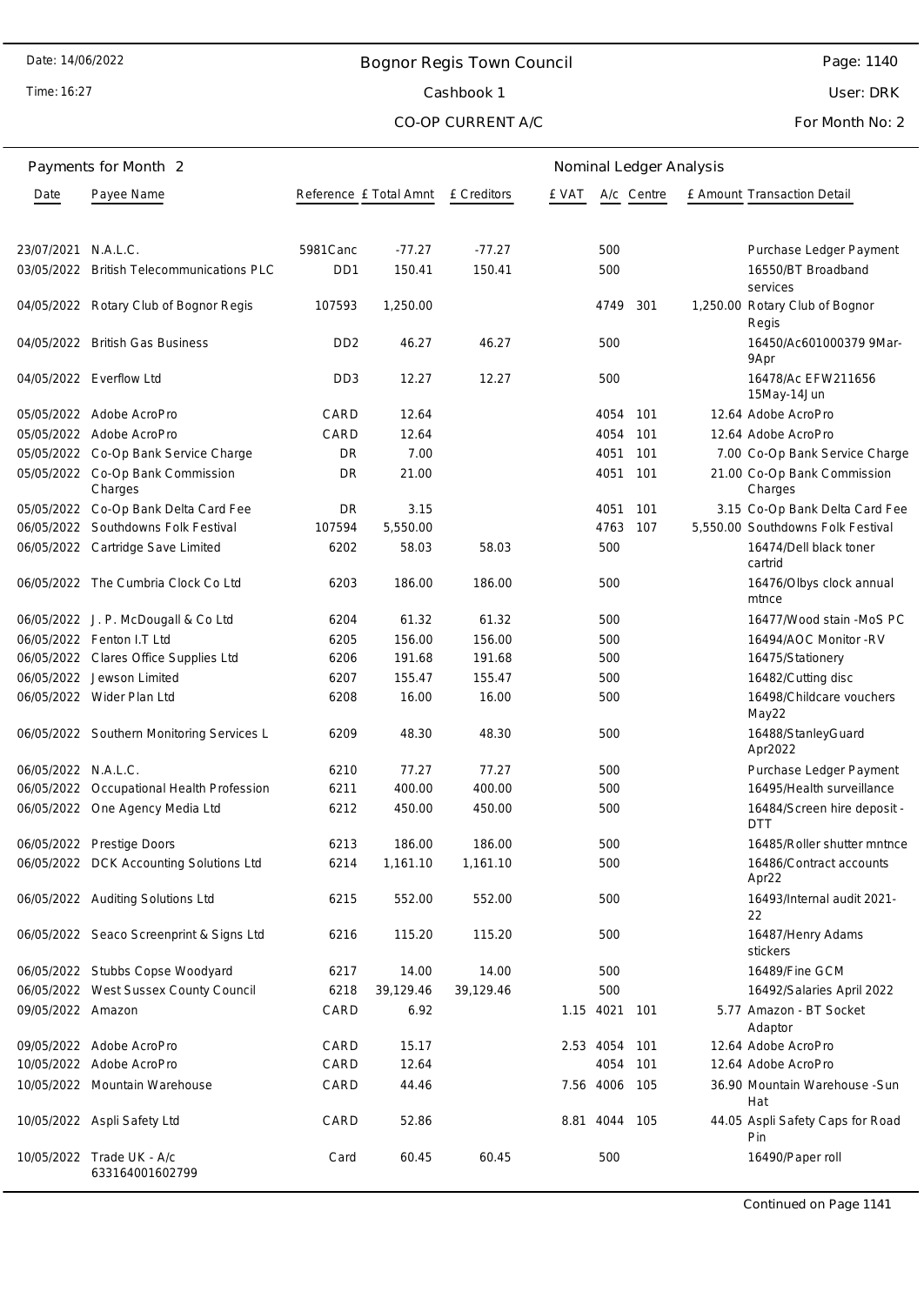# Bognor Regis Town Council Cashbook 1

CO-OP CURRENT A/C

Time: 16:27

## Page: 1141

User: DRK

For Month No: 2

|                     | Payments for Month 2                         |                             |           |                    |            |           | Nominal Ledger Analysis |                                                 |
|---------------------|----------------------------------------------|-----------------------------|-----------|--------------------|------------|-----------|-------------------------|-------------------------------------------------|
| Date                | Payee Name                                   | Reference £ Total Amnt      |           | <b>E</b> Creditors | e vat      |           | A/c Centre              | £ Amount Transaction Detail                     |
|                     | 13/05/2022 Worldline IT Services UK Ltd      | D <sub>D</sub> <sub>4</sub> | 298.68    | 298.68             |            | 500       |                         | 16479/Fuel Apr2022 -                            |
|                     | 16/05/2022 Arun District Council             | 107596                      | 16,040.74 | 16,040.74          |            | 500       |                         | BW66PZD<br>16523/Election costs                 |
|                     | 17/05/2022 Zoom Video Comms                  | DD                          | 52.79     |                    |            | 8.80 4054 | - 101                   | Oct2021<br>43.99 Zoom Video Comms               |
| 17/05/2022 Vodafone |                                              | <b>DDR</b>                  | 346.50    | 346.50             |            | 500       |                         | P/L Pymnt Page 2600                             |
|                     | 18/05/2022 The Bognor Amateur Boxing<br>Club | 107597                      | 750.00    |                    |            | 4759      | 208                     | 750.00 The Bognor Amateur<br><b>Boxing Club</b> |
|                     | 23/05/2022 Gear4Music                        | CARD                        | 403.97    |                    | 67.32 4044 |           | 104                     | 336.65 Active Floor Monitors (2)                |
|                     | 23/05/2022 Gear4Music                        | CARD                        | 404.97    |                    | 67.49      | 4044      | 104                     | 337.48 Portable Stage Kit                       |
|                     | 23/05/2022 Hiscox Insurance                  | ddr1                        | 1,100.52  | 1,100.52           |            | 500       |                         | P/Ledger Electronic<br>Payment                  |
| 23/05/2022 SSE      |                                              | ddr2                        | 203.99    | 203.99             |            | 500       |                         | 16497/Ac481794902 2Apr-<br>3May                 |
|                     | 24/05/2022 Getting Personal                  | CARD                        | 41.98     |                    | 6.99       | 4203 102  |                         | 34.99 Twinning Gift                             |
|                     | 24/05/2022 British Gas Business              | ddr4                        | 13.56     | 13.56              |            | 500       |                         | 16525/Gas601074661<br>1Apr-1May                 |
|                     | 24/05/2022 Everflow Ltd                      | ddr5                        | 222.18    | 222.18             |            | 500       |                         | 16532/Ac EFW211656<br>15Jun-14Jul               |
|                     | 25/05/2022 K Fitzpatrick                     | 107598                      | 40.00     |                    |            | 4007      | 101                     | 40.00 K Fitzpatrick - Eye Test                  |
|                     | 25/05/2022 Arun District Council             | ddr6                        | 711.00    | 711.00             |            | 500       |                         | P/Ledger Electronic<br>Payment                  |
|                     | 26/05/2022 Malcolm Wells                     | 107599                      | 40.00     |                    |            | 551       |                         | 40.00 M Wells-Deposit Rfnd Plot<br>101          |
|                     | 26/05/2022 Cartridge Save Limited            | 6219                        | 60.44     | 60.44              |            | 500       |                         | 16528/Dell toner cartridge                      |
|                     | 26/05/2022 B & J Haughey Ltd                 | 6220                        | 1,555.20  | 1,555.20           |            | 500       |                         | 16531/Newsletter<br>distribution                |
|                     | 26/05/2022 Fisher German LLP Client A/c      | 6221                        | 1.00      | 1.00               |            | 500       |                         | 16549/Victoria Rd info sign<br>fe               |
|                     | 26/05/2022 Clares Office Supplies Ltd        | 6222                        | 173.08    | 173.08             |            | 500       |                         | 16530/Stationery                                |
|                     | 26/05/2022 Goodheart Sign & Designs          | 6223                        | 175.00    | 175.00             |            | 500       |                         | 16524/Honours Board<br>Signwritin               |
|                     | 26/05/2022 Kiwa Limited                      | 6224                        | 1,548.00  | 1,548.00           |            | 500       |                         | 16533/Structural test -lights                   |
|                     | 26/05/2022 Medical & Support Services Ltd    | 6225                        | 108.00    | 108.00             |            | 500       |                         | 16534/First Aid -TC Comp                        |
| 26/05/2022 J Davis  |                                              | 6226                        | 179.39    | 179.39             |            | 500       |                         | 16551/Petty Cash Exp to<br>May22                |
|                     | 26/05/2022 Phase One Fireworks Ltd           | 6227                        | 3,300.00  | 3,300.00           |            | 500       |                         | 16535/Firework Display<br>2Jun                  |
|                     | 26/05/2022 Ricara Limited                    | 6228                        | 106.96    | 106.96             |            | 500       |                         | 16538/Hi-viz vest & fleece                      |
|                     | 26/05/2022 Showmen Events Ltd                | 6229                        | 250.00    | 250.00             |            | 500       |                         | 16539/Audio engineer -<br>Jubilee               |
|                     | 26/05/2022 M Simmons                         | 6230                        | 500.00    | 500.00             |            | 500       |                         | 16548/Bagpiper - Jubilee                        |
|                     | 26/05/2022 Site Supply Solutions Ltd         | 6231                        | 134.51    | 134.51             |            | 500       |                         | 16540/Protective clothing                       |
|                     | 26/05/2022 SLCC Enterprises Ltd              | 6232                        | 141.80    | 141.80             |            | 500       |                         | 16541/Local Council Admin<br>book               |
| 26/05/2022 A Socci  |                                              | 6233                        | 225.00    | 225.00             |            | 500       |                         | 16552/Buglar -Jubilee<br>Beacon                 |
|                     | 26/05/2022 SRP Design and Print Limited      | 6234                        | 650.00    | 650.00             |            | 500       |                         | 16542/Annual newsletter                         |
|                     | 26/05/2022 Unique Workwear, P & E Ltd        | 6235                        | 149.70    | 149.70             |            | 500       |                         | 16545/Union Jack flags                          |
|                     | 26/05/2022 West Sussex County Council        | 6236                        | 40,156.46 | 40,156.46          |            | 500       |                         | 16547/Salaries May2022                          |
|                     | 27/05/2022 British Gas Business              | ddr3                        | 36.58     | 36.58              |            | 500       |                         | 16526/Ac601000379                               |

Continued on Page 1142